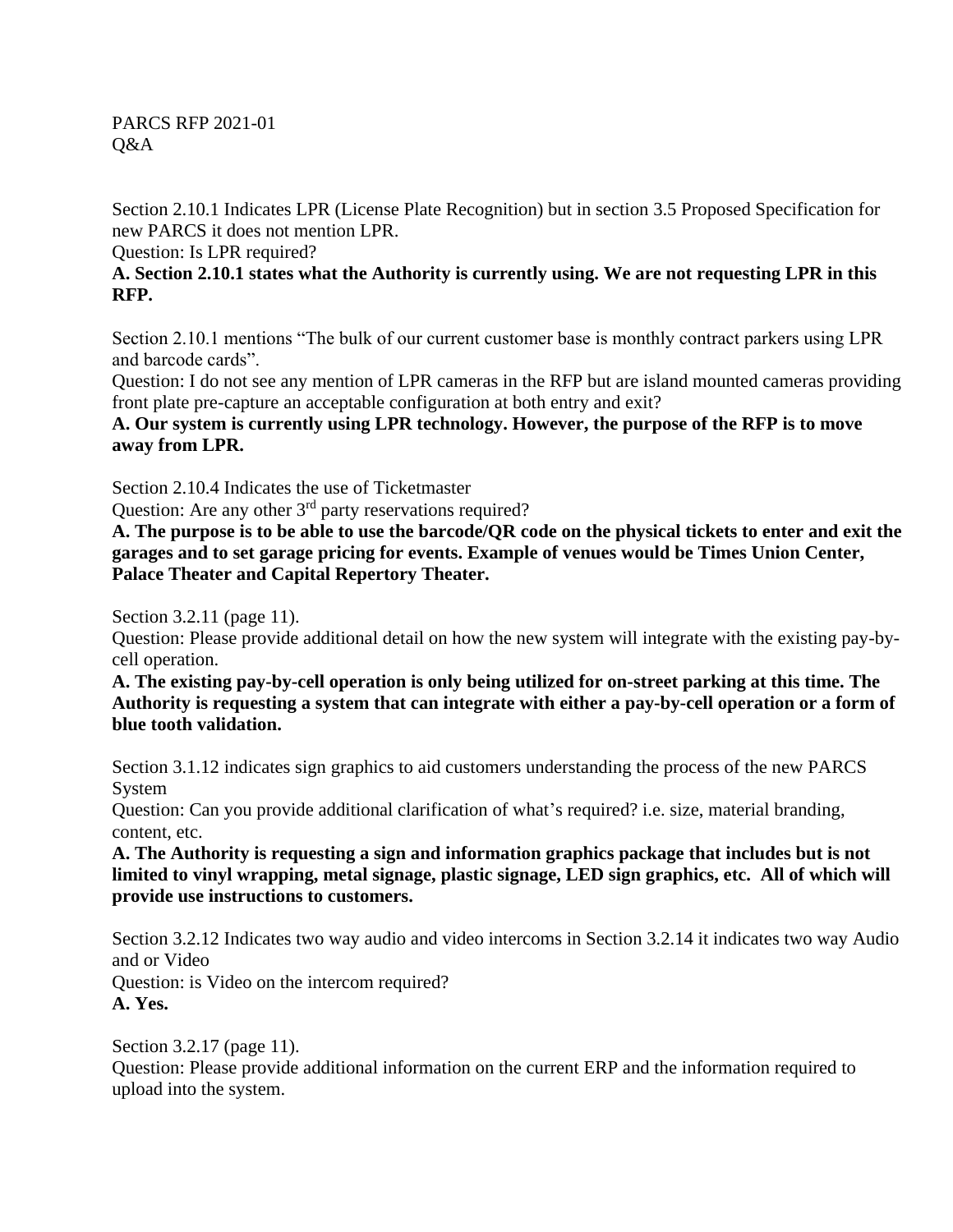**A. Currently we use Tyler Technologies, Incode 10 ERP software. Currently our process is that we pull down activity from the PARC system for the previous day (several if over weekend). We would breakdown down each location if it is credit card or cash and which garage these transactions occurred (each garage has several payment locations). For events we would have to go into the current system and manually count how many customers were charged the event rate. Once we calculated the amount that matches the report, we would run a daily deposit template in Incode, and assign those amounts into Incode. We would verify the amounts against the bank the next day. If the amount does not match, we would research as to why. For current validation stickers we invoice the customer at the beginning of the month for the prior month. We would run a report to verify the amount to charge the vendor. If a ticket did not go through the PARC system we would add that to the PARC report and increase the invoice amount.** 

Section 3.2.21 Indicates integrations with access controls for high-speed rolling doors & pedestrian doors Question: can you give us locations and quantities? Do you want access through the pedestrian doors for monthlies or Transients or both?

**A. Currently there are 2 double doors at the Quackenbush Garage and 3 single doors at the Green Hudson Garage. They utilize Mag Locks. We currently have a barcode reader at the exterior of those doors to let people in and out whether they are monthly or transient. There could be an add-on at Riverfront Garage. Two high-speed doors are located on the Hudson Ave. side of the Green Hudson Garage that can also be utilized by monthlies and transients.** 

Section 3.2.28 indicates red/green lane control indicators but it is not listed in section 3.5 Question: Are Red/Green lane control signs required?

## **A. The Authority currently utilizes red/green lane control signs and assume these can be integrated with any system. If unable to integrate, the vendor will be required to submit lane control signs in their proposal.**

Section 3.2.32 (page 13). System will have Bluetooth Transponder technology integrated at all garages. The system shall capture a vehicle's Bluetooth/transponder signal as it enters. Questions:

a) What are we doing with the blue tooth data?

**The Authority is requiring Bluetooth technology to enter and exit the facilities.** 

b) Are they being used as access credentials?

**Yes.** 

c) What if a monthly doesn't have Bluetooth, do you want to use a card system as backup? **The Authority is primarily interested in utilizing transponder technology, blue tooth would be an option to consider or an add-on. A Barcode/QR code cards are an acceptable backup.** 

Section 3.2.33.j indicates an integration with the current Daktronics Galaxy Signs. Question Can the Authority supply a contact person who provided signage?

**A. Ray Signs is the company who provided signage:** 

 **Russ Hazen Jr., [raysignny@hotmail.com](mailto:raysignny@hotmail.com) 518-377-1371**

Section 3.5.2 (Page 16) lists 4 Entry Terminals, 4 Exit Terminals, and 8 Barrier Gates. The drawing indicates 6 Entry and 6 Exit.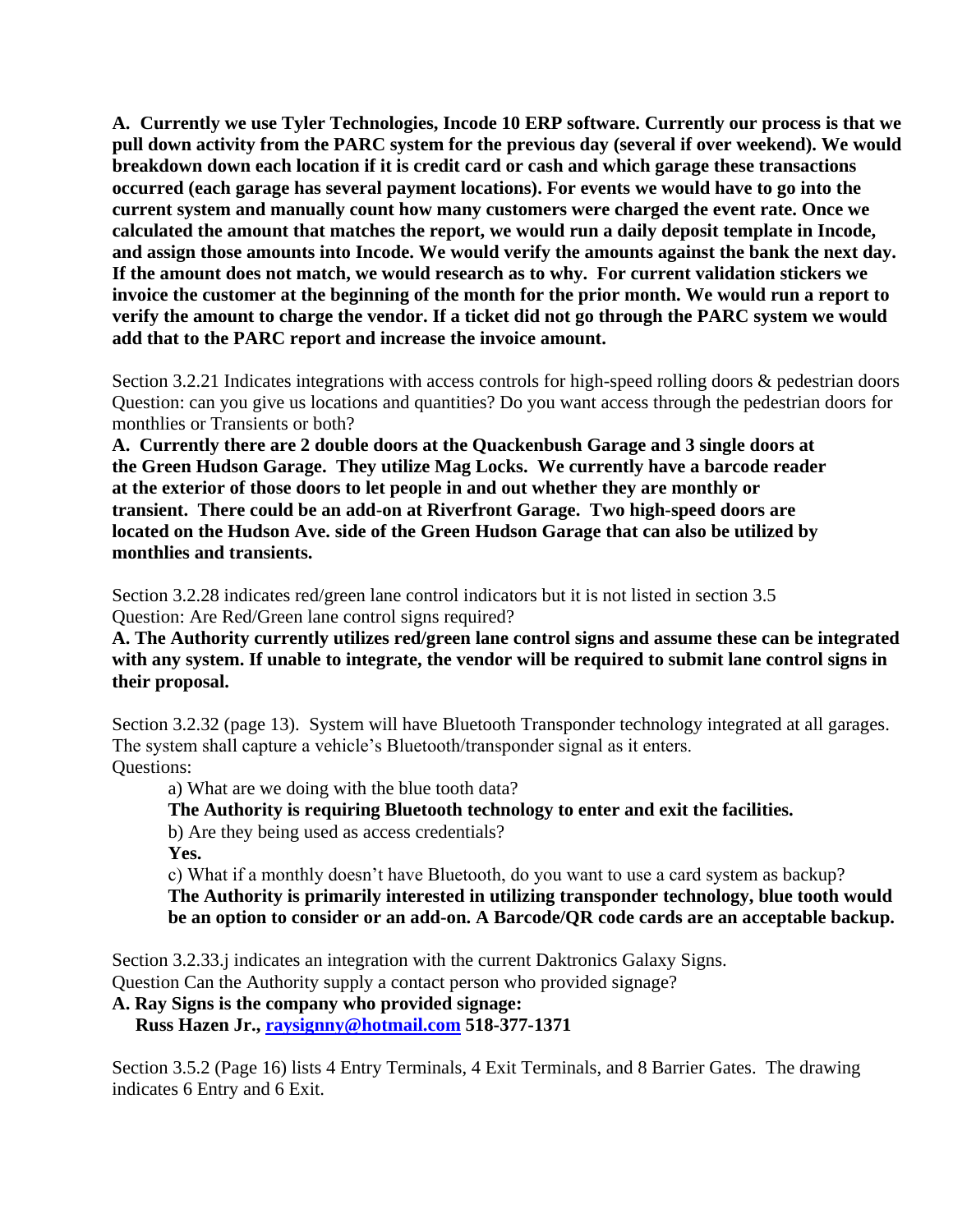Question: Please verify the amount of equipment in the Green/Hudson Garage. **A. On page 16 the QTY listed as 4 Entrance Lane Terminals and 4 Exit Lane Terminals is incorrect. It is 3 Entrance Lane Terminals and 3 Exit Lane Terminals.** 

Section 3.5.2 Garage 2 Green/Hudson Garage The Diagram & the garage config. indicate (02) inbound lanes, (02) outbound lanes and (01) reversing lane a total of (06) lanes of equipment but the Qty's indicate (08) lanes of equipment

Question: Is this garage going to have (06) lanes of equipment or (08)

**A. The Garage will have 5 lanes of equipment (one lane being reversible). On page 16 the QTY listed as 4 Entrance Lane Terminals and 4 Exit Lane Terminals is incorrect. It is 3 Entrance Lane Terminals and 3 Exit Lane Terminals.** 

Section 3.6.2 Indicate Fiber between Green and the Quackenbush Garages Question: Can you indicate the locations of the Fiber junction boxes? Are they local to the PARCS Equipment?

**A. Fiber is terminated in the MDF/Office Location at each site. The fiber is an ELAN provided by First Light Fiber and is 100MB**

Section 3.10.f Explain how customer are billed

Question: Do you require a billing and Invoicing package?

**A. Individual monthly garage customers are set up for recurring payments on the 25th of every month (credit card). For corporate accounts, we invoice the 15 days prior to the start of the next month. Most payments are received by automatic payments on our website via credit card. Some corporates pay by check, or EFT. We currently use an ERP system to invoice our corporate accounts. No we do not require a billing or invoicing package.** 

Section 6.6. This provides for termination for non-performance on 10 days' notice. No cure period is given.

Question: Can a cure period be added?

**A. This may be negotiated in the final contract with the awarded bidder.** 

Section 6.7. A broad indemnity provision.

Question: Two issues- no cap on liability, and indemnity would apply even where there has been contributory negligence by the Owner. Can a cap be added?

**A. No we do not generally include liability cap clauses in our contracts. Additionally, Section 6.7 does not indemnify the Authority for losses resulting from the Authority's own negligence. The RFP clearly states: "nothing contained in this provision shall be construed as obligating the Vendor to indemnify any Indemnitee for Losses resulting from the Indemnitee's sole or active negligence or wrongful misconduct."**

Section 3.1.6. Credit card system must be able to interface with current credit card gateway processor, 3C.

Question: Is that a hard requirement or could we propose an alternative?

**A. You can propose an alternative.**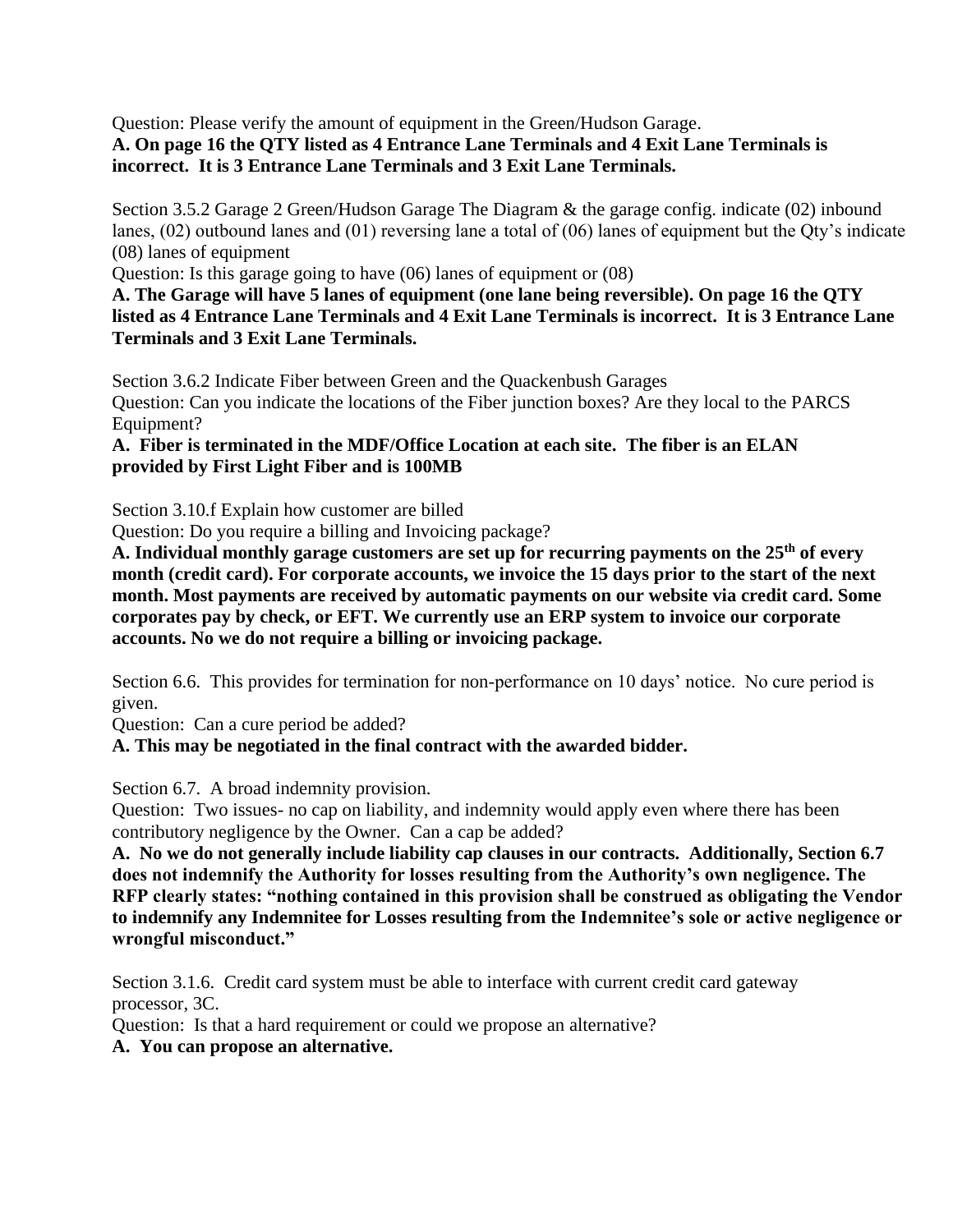Q. Can you please provide the contact information for 3C, and also confirm details of the unattended EMV credit card hardware that is certified for use with 3C?

## **A. Customer Service phone # 1-888-336-7778;**

Q. Are there as built drawings available that document the current physical layout of equipment on each of the islands (i.e. Ticket machines, Gates, traffic signs, cameras, etc.)? **A. There are no available drawings.** 

Q. Are there drawings available that document the existing power and communication conduits in each garage related to PARCS including circuit breaker assignments?

**A. No Drawings exist that we are aware of but there are conduit from the pedestals into the office spaces.**

Q. Are there drawings available that document where the network switch is located in each garage and the detail associated with the network connection back to the parking office in the Quakenbush garage?

**A. We do not have a network map of the PARCS System, this was never provided to i.t.s. However we do know where we connect to.** 

Q. Is there dedicated equipment rack in the parking office or is there rack space for the PARCS servers and associated network equipment?

**A. We have network racks in each area, depending on the solution we may have enough space, we do have power/UPS at each location but this may need to be upgraded. APA will need to retain control of this equipment because it rides the ADMIN network via VLAN.**

Q. Are there **drawings** available that document where the existing Lot Full and the Daktronics Galaxy signs are located in each garage and the conduit associated with each sign? **A. No engineer signs available, however there are drawings associated with the Sign RFP.**

Q. Will the two (2) Rytec rolling doors at the Green/Hudson garage require dedicated PARCS readers to control access? Are there drawings showing the rolling door locations including ground loop locations and the conduit providing power and communications? **A. Yes, the doors will require dedicated PARCS readers to control access. No, there are no available drawings.** 

Q. How many pedestrian doors at the Green/Hudson garage require dedicated readers integrated to the PARC system and are there drawings showing the pedestrian door locations? **A. There are 3 doors and no available drawings.**

Q. How many pedestrian doors at the Quakenbush garage require dedicated readers integrated to the PARC system and are there drawings showing the pedestrian door locations? **A. There is 1 door and no available drawings.** 

Q. Is the vendor responsible for disposing of old equipment? **A. Yes.**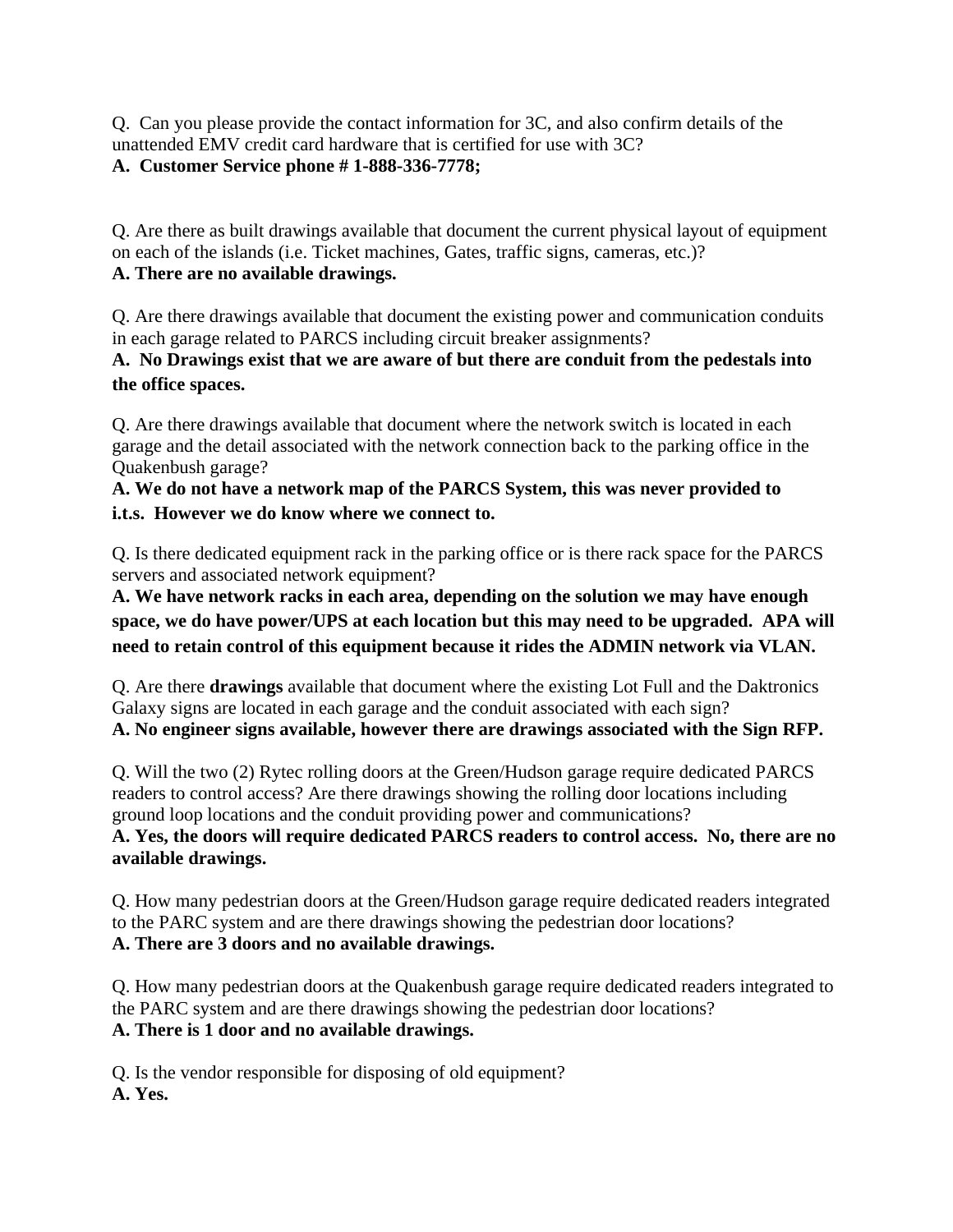Q. Is it your intention to abandon the LPR system that is in place now, and if so, what type of media do you prefer for the Monthly contract customers, i.e. AVI, Bluetooth, prox cards, barcode?

## **A. Yes. The Authority would prefer transponder and Bluetooth- Barcode/QR code cards for backup.**

Q. Can you provide additional information on how the new system will utilize or interface with Ticketmaster for the Palace Theater? Should the system allow free or validated parking for all Palace Theater ticket holders? Is there a timeframe for free parking? Can you provide a sample Palace Theater ticket?

**A. The purpose is to be able to use the barcode/QR code on the physical tickets to enter and exit the garages and to set garage pricing for events. Example of venues would be Times Union Center, Palace Theater, Capital Repertory Theater, etc. At this time, due to Covid, we have not be able to acquire a sample event ticket however as soon as one is available we will provide it.**

Q. Is the Authority open to a digital gateless PARCs solution? **A. No.** 

Q. Can the total number of transactions for 2019 and 2020 please be provided, broken down by year?

**A.** 

**2019 G1- 25,249 G2- 20,473 G3- 17,011 Total- 62,733 2020 G1- 9,257 G2- 8,871 G3- 6,047 Total- 24,175**

**This does not include tickets with a zero charge (Nights / Weekends) and tickets not fed back through the system (For example if there is an event and tickets are pulled and prepaid, the gate arms would remain open for the guests to leave).** 

Q. Can you provide a count of interconnects of the lane equipment that is surface mounted currently, that you wanted to change to underground? (i.e. power and communication between the gate and ticket dispenser).

**A. There is already an infrastructure in place, everything is already in conduit. You would most likely have to pull the old lines and resupply them with whatever new lines you need.** 

Q. Is it correct that there is nothing surface mounted in between the gate and ticket dispensers? **A. There are just basic pole mounts, ticket spitters and gates.**